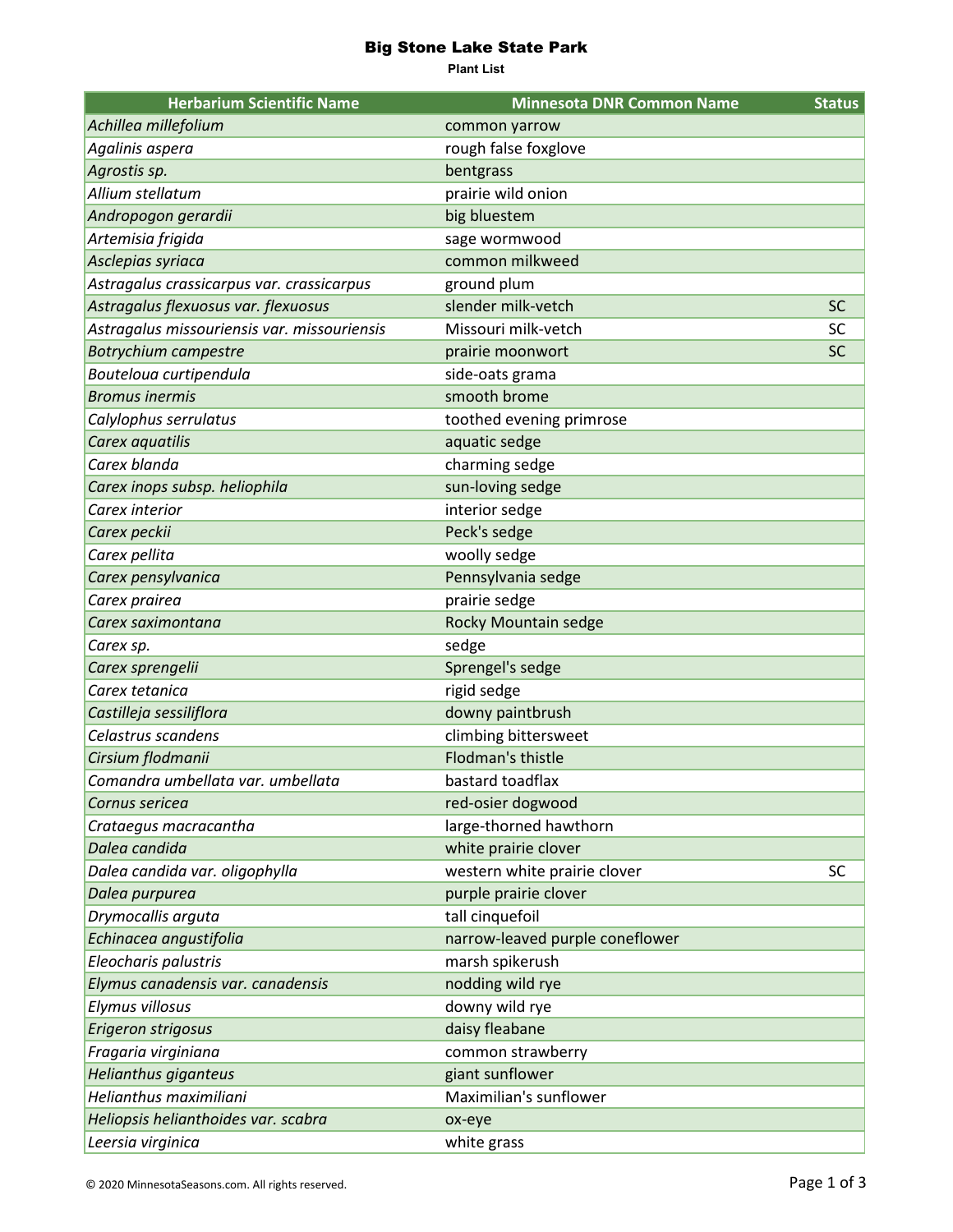## Big Stone Lake State Park

**Plant List**

| <b>Herbarium Scientific Name</b>       | <b>Minnesota DNR Common Name</b> | <b>Status</b> |
|----------------------------------------|----------------------------------|---------------|
| Leptochloa fusca subsp. fascicularis   | bearded sprangletop              |               |
| Liatris ligulistylis                   | northern plains blazing star     |               |
| Liatris pycnostachya var. pycnostachya | great blazing star               |               |
| Lithospermum canescens                 | hoary puccoon                    |               |
| Lithospermum incisum                   | narrow-leaved puccoon            |               |
| Lycopus americanus                     | cut-leaved bugleweed             |               |
| Lygodesmia juncea                      | skeletonweed                     |               |
| Maianthemum stellatum                  | starry false Solomon's seal      |               |
| Monarda fistulosa                      | wild bergamot                    |               |
| Muhlenbergia cuspidata                 | Plains muhly                     |               |
| Muhlenbergia mexicana                  | Mexican muhly grass              |               |
| Muhlenbergia richardsonis              | mat muhly grass                  |               |
| Oenothera biennis                      | common evening primrose          |               |
| Oxalis dillenii                        | southern wood sorrel             |               |
| Oxalis violacea                        | violet wood sorrel               |               |
| Panicum virgatum                       | switchgrass                      |               |
| Pediomelum esculentum                  | prairie turnip                   |               |
| Penstemon albidus                      | white beard tongue               |               |
| Poa pratensis                          | Kentucky bluegrass               |               |
| Prunus virginiana var. virginiana      | chokecherry                      |               |
| <b>Ribes americanum</b>                | wild black currant               |               |
| Ribes missouriense                     | Missouri gooseberry              |               |
| Rudbeckia hirta var. pulcherrima       | black-eyed susan                 |               |
| Schizachyrium scoparium var. scoparium | little bluestem                  |               |
| Schoenoplectus pungens                 | three-square bulrush             |               |
| Silphium perfoliatum var. perfoliatum  | cup plant                        |               |
| Sisyrinchium campestre                 | field blue-eyed grass            |               |
| Solidago canadensis var. canadensis    | Canada goldenrod                 |               |
| Solidago gigantea                      | giant goldenrod                  |               |
| Solidago missouriensis                 | Missouri goldenrod               |               |
| Solidago mollis                        | soft goldenrod                   | <b>SC</b>     |
| Solidago nemoralis                     | gray goldenrod                   |               |
| Solidago ptarmicoides                  | upland white aster               |               |
| Solidago rigida                        | stiff goldenrod                  |               |
| Solidago sp.                           | goldenrod                        |               |
| Sonchus arvensis                       | field sow thistle                |               |
| Sorghastrum nutans                     | Indian grass                     |               |
| Spartina pectinata                     | prairie cordgrass                |               |
| Sporobolus heterolepis                 | prairie dropseed                 |               |
| Symphyotrichum boreale                 | bog aster                        |               |
| Symphyotrichum ericoides               | heath aster                      |               |
| Symphyotrichum oblongifolium           | aromatic aster                   |               |
| Symphyotrichum sp.                     | aster                            |               |
| Thalictrum dasycarpum                  | tall meadow-rue                  |               |
| Tilia americana                        | basswood                         |               |
| Triglochin palustris                   | marsh arrowgrass                 |               |